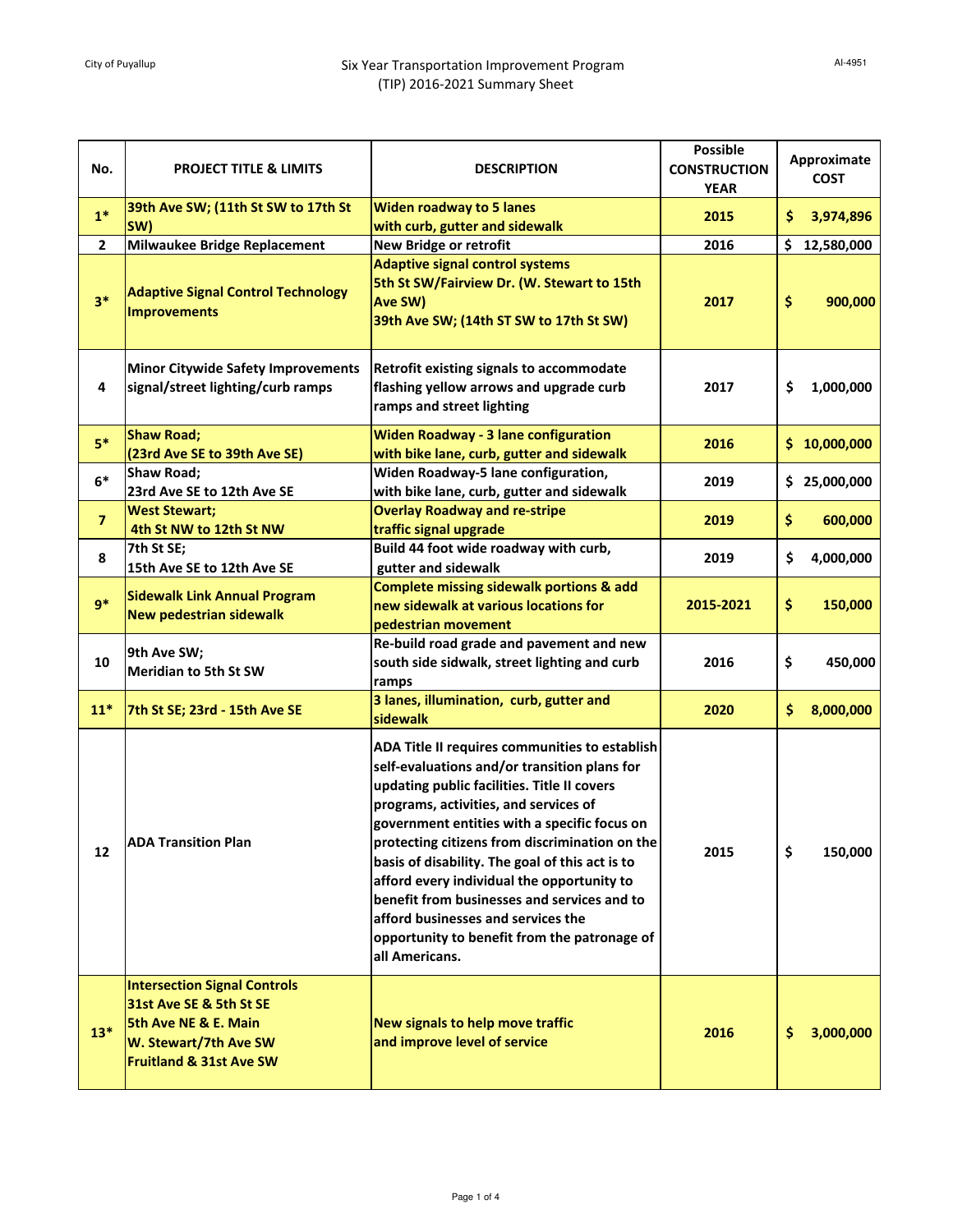## City of Puyallup **Six Year Transportation Improvement Program** (TIP) 2016-2021 Summary Sheet

| No.   | <b>PROJECT TITLE &amp; LIMITS</b>                                                                                       | <b>DESCRIPTION</b>                                                                                                                                                                                                                                                                                                                                                                                                                                                                                                | <b>Possible</b><br><b>CONSTRUCTION</b><br><b>YEAR</b> | Approximate<br><b>COST</b> |              |
|-------|-------------------------------------------------------------------------------------------------------------------------|-------------------------------------------------------------------------------------------------------------------------------------------------------------------------------------------------------------------------------------------------------------------------------------------------------------------------------------------------------------------------------------------------------------------------------------------------------------------------------------------------------------------|-------------------------------------------------------|----------------------------|--------------|
| 14    | <b>Valley Ave NW. Overlay;</b><br>Beginning at N. Meridian west approx<br>1.1 miles                                     | <b>Asphalt overlay 5 lanes</b>                                                                                                                                                                                                                                                                                                                                                                                                                                                                                    | 2017                                                  | \$.                        | 1,200,000    |
| $15*$ | 43rd Ave SE; 10th St SE to 12th St SE<br>Roundabout or signal @ 10th St SE<br>North half street improvements on<br>43rd | Roundabout or signal to help move<br>traffic and improve level of service<br>Curb, gutter and sidewalk on north half of<br>43rd Ave SE                                                                                                                                                                                                                                                                                                                                                                            | 2017                                                  | \$                         | 1,500,000    |
| $16*$ | 9th St SW;<br>15th Ave SW to 31st Ave SW                                                                                | Widen roadway to 3 lanes with bike lanes,<br>curb, gutter and sidewalk, adding lane<br>capacity at 31st Ave SW & 9th St SW                                                                                                                                                                                                                                                                                                                                                                                        | 2020                                                  | \$                         | 9,000,000    |
| 17    | N. Meridian; Main to River Road                                                                                         | Rebuild road grade and<br>new pavement                                                                                                                                                                                                                                                                                                                                                                                                                                                                            | 2017                                                  | \$                         | 2,500,000    |
| 18    | S. Meridian; 7th Ave S. to 9th Ave S.                                                                                   | <b>Rebuild road grade and</b><br>new pavement                                                                                                                                                                                                                                                                                                                                                                                                                                                                     | 2019                                                  | \$                         | 2,200,000    |
| 19    | <b>Valley Ave Bridge Repair</b>                                                                                         | <b>Grout Girder Crack Repair</b><br>and repair abuttment                                                                                                                                                                                                                                                                                                                                                                                                                                                          | 2015                                                  | \$                         | 500,000      |
| $20*$ | 23rd Ave SE; Meridian to 9th                                                                                            | Widen Roadway to 3 lanes w/signal at 7th &<br>23rd                                                                                                                                                                                                                                                                                                                                                                                                                                                                | 2018                                                  | \$                         | 7,800,000    |
| $21*$ | Valley Ave NE; 4th St NE to City Limits<br>(East 300' to City Limits)                                                   | Widen roadway to 5 lanes<br>with sewer, water, curb, gutter and sidewalk                                                                                                                                                                                                                                                                                                                                                                                                                                          | 2019                                                  | \$                         | 3,000,000    |
| 22    | <b>Non-Motorized Transportation Plan</b>                                                                                | <b>Addresses the Americans with Disabilities Act</b><br>(ADA) transition plan and Accessible<br>Pedestrian Signals (APS) transition plan,<br>along with lighting, speed tables, signage,<br>connectivity analysis, safe routes to school<br>standards, complete street network analysis,<br>development of a traffic calming program,<br>crosswalk enhancements and a summary of<br>the non-motorized priorities and cost<br>estimates in addition to connectivity<br>alignment for all pedestrians and cyclists. | 2015                                                  | \$                         | 150,000      |
| 23    | <b>Wildwood Park Drive;</b><br>23th Ave SE to 39th Ave SE                                                               | Sidewalk and pedestrian improvements                                                                                                                                                                                                                                                                                                                                                                                                                                                                              | 2020                                                  | \$                         | 1,000,000    |
| $24*$ | <b>PH2&amp;3)</b>                                                                                                       | 3 lane roadway with water, sewer, bike lane,<br>Fruitland Ave; W. Pioneer to 9th (WSU-curb, gutter & sidewalk - w/signal upgrade at<br>Fruitland Ave & W. Pioneer and new signal at<br>7th Ave SW & Fruitland Ave                                                                                                                                                                                                                                                                                                 | 2018                                                  | \$                         | 7,100,000    |
| $25*$ | Fruitland Ave; 9th to 31st                                                                                              | 3 lane roadway with bike lane, curb, gutter &<br>sidewalk w/new signal 31st & Fruitland                                                                                                                                                                                                                                                                                                                                                                                                                           | 2020                                                  |                            | \$15,000,000 |
| $26*$ | <b>Fruitland Ave; 31st to S. City Limits</b>                                                                            | 3 lane roadway with bike lane curb, gutter &<br>sidewalk                                                                                                                                                                                                                                                                                                                                                                                                                                                          | 2021                                                  | \$.                        | 8,000,000    |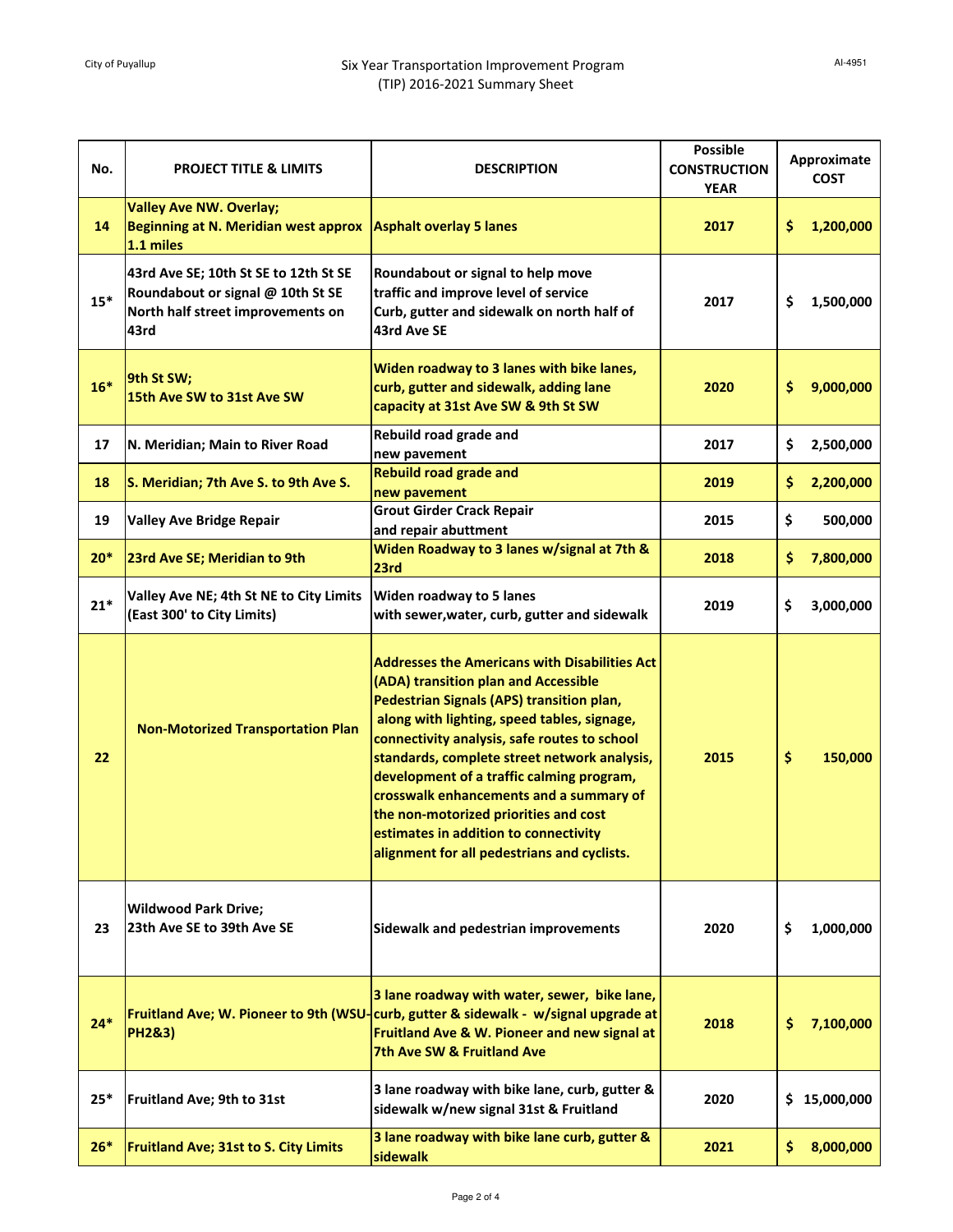| No.   | <b>PROJECT TITLE &amp; LIMITS</b>                                                               | <b>DESCRIPTION</b>                                                                                                                                                                                                                                                                                                                                                                                                                                                                       | <b>Possible</b><br><b>CONSTRUCTION</b><br><b>YEAR</b> |     | Approximate<br><b>COST</b> |
|-------|-------------------------------------------------------------------------------------------------|------------------------------------------------------------------------------------------------------------------------------------------------------------------------------------------------------------------------------------------------------------------------------------------------------------------------------------------------------------------------------------------------------------------------------------------------------------------------------------------|-------------------------------------------------------|-----|----------------------------|
| $28*$ | W. Pioneer; Clark's Creek Bridge to<br><b>Fruitland Ave</b><br>$(WSU-PH1)$                      | 3 lane re-build with storm and sewer<br>upgrades                                                                                                                                                                                                                                                                                                                                                                                                                                         | 2016                                                  | \$. | 1,030,000                  |
| $29*$ | W. Pioneer; Fruitland to West City<br><b>Limits</b><br>(just prior to Woodland Ave WSU-<br>PH4) | 4-5 lane re-build                                                                                                                                                                                                                                                                                                                                                                                                                                                                        | 2018                                                  | \$  | 7,500,000                  |
| 30    | S. Meridian; 9th-15th                                                                           | <b>Overlay Roadway and re-stripe</b>                                                                                                                                                                                                                                                                                                                                                                                                                                                     | 2016                                                  | \$  | 800,000                    |
| 31    | S, 15th to 31st Meridian; Overlay Road<br>and re-stripe                                         | 1.1 miles - 5 lanes wide                                                                                                                                                                                                                                                                                                                                                                                                                                                                 | 2015                                                  | \$  | 1,600,000                  |
| 32    | <b>SRTS Sunrise Elementary Crossing</b><br>Project<br><b>Safe Routes to School</b>              | Pedestrian signal on 39th Ave SE at 25th                                                                                                                                                                                                                                                                                                                                                                                                                                                 | 2016                                                  | \$. | 1,000,000                  |
| 33    | River Walk Trail Pedestrian Bridge to<br>Sumner                                                 | <b>Pedestrian bridge to Sumner</b>                                                                                                                                                                                                                                                                                                                                                                                                                                                       | 2020                                                  | \$  | 5,200,000                  |
| 34    | <b>Riverwalk Trail Phase VI</b>                                                                 | <b>Connecting existing terminus to the Foothills</b><br><b>Trail</b>                                                                                                                                                                                                                                                                                                                                                                                                                     | 2019                                                  | \$. | 1,200,000                  |
| 35    | <b>River Walk Trail Phase V</b><br>1000 E. Main to Milwaukee Bridge                             | <b>Section links</b>                                                                                                                                                                                                                                                                                                                                                                                                                                                                     | 2016                                                  | \$  | 2,000,000                  |
| 36    | <b>Transportation Element</b>                                                                   | An update to the city's transportation<br>element is required as part of the 2015<br>update to the comprehensive plan to ensure<br>consistency with the Growth Management<br>Act, Puget Sound Regional Council's Vision<br>2040, Transportation 2040 and countywide<br>planning policies. This project will include an<br>update to the city's traffic model and<br>resultant level or service analysis using a 20-<br>year land use projection as well as updated<br>goals and policies | 2015                                                  | \$  | 110,000                    |
| $37*$ | <b>River Road &amp; 9th Street</b><br><b>Safety Improvements</b>                                | Improve signal phasing, timing and visibility<br>of traffic signal heads and implement<br>adaptive signal control technology (ASCT) on<br>River Road corridor between Meridian and<br>11th St SW and 9th St SW corridor between<br>31st Ave SW and 39th Ave SW.                                                                                                                                                                                                                          | 2017                                                  | \$  | 1,716,000                  |
| $38*$ | <b>Flashing Yellow Arrow Upgrade</b><br>Project                                                 | Upgrade the existing protected/permissive<br>left turn signal operations with Flashing<br><b>Yellow Arrow operations at several city</b><br>intersections. Depending on the location, the<br>project includes replacing<br>cabinets/controllers/conflict monitors,<br>installing new signal heads and lengthening<br>the signal mast arms.                                                                                                                                               | 2016                                                  | \$  | 580,000                    |